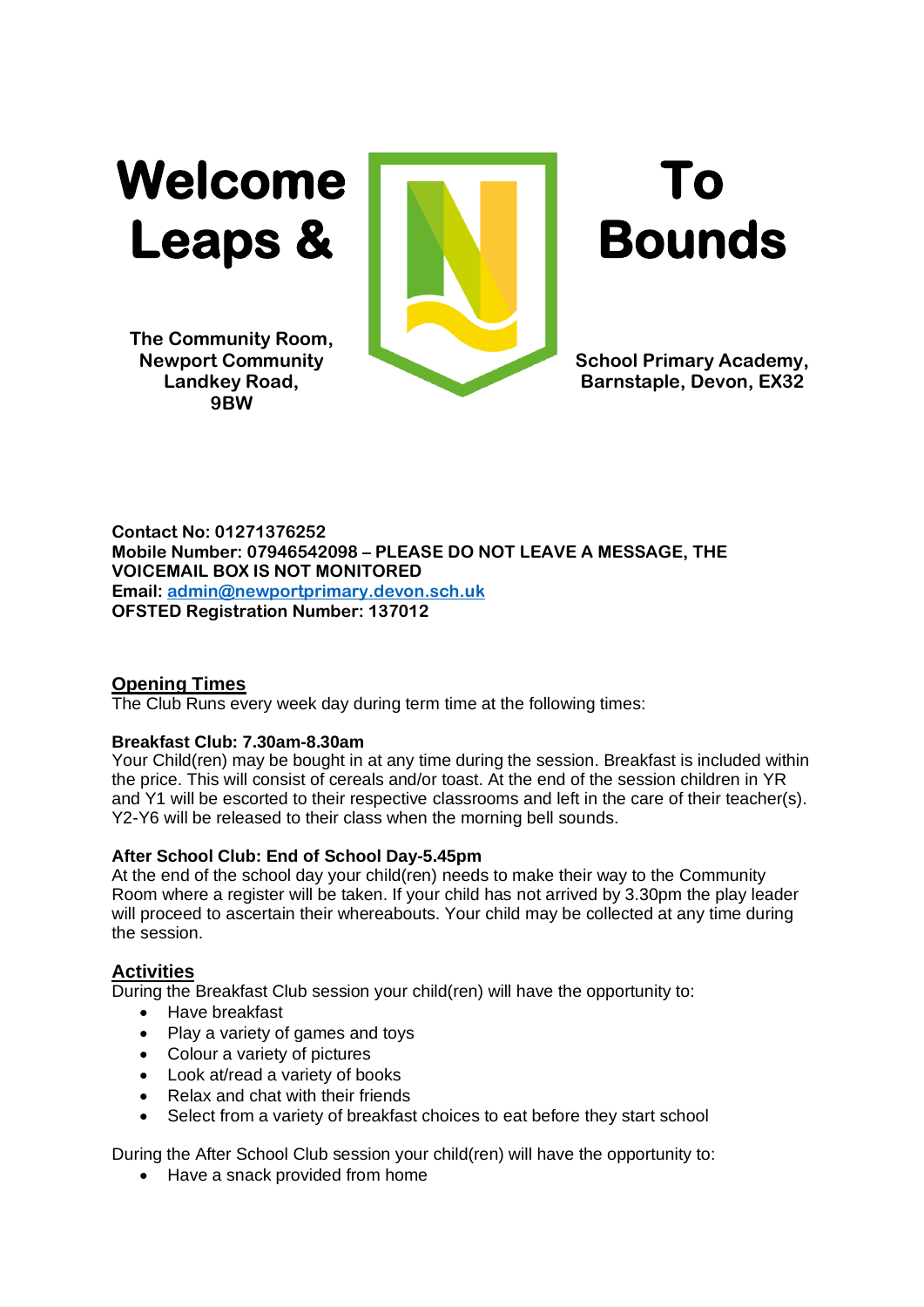- Play a variety of games and toys
- Colour a variety of pictures
- Look at/read a variety of books
- Partake in craft activities
- Watch a DVD/Video
- Play outside with a variety of equipment
- Relax and chat with their friends

## **Staff**

Each Session is supervised by a Play Leader and Play Workers. We aim for all our staff to be appropriately qualified, including first aid training. At present our play team are:

Play Leader, After School Club Jenny McKenzie Play Leader, After School Club Ashleigh Barnes Play Leader, Breakfast Club Jo Hill Play Worker Tracey Prideaux Play Worker **Dianne Connell** Play Worker **Pridish Priti Tailor** Priti Tailor

### **Pupils with additional needs**

If your child has additional needs, it will be necessary for the Team Leader to review provision and support prior to your child being allocated a place with the SENDCo and Class Teacher, this is to ensure that every child's needs are being met. If extra support staff are required to support your child, an additional charge may be incurred. This would be agreed prior to your child being allocated a place.

### **Fees**

The club runs as a totally parent-funded provision. Fees, determined by the Governing Body and reviewed annually, are payable monthly/half termly in advance for pre-booked sessions. Ad-hoc sessions taken during a month will be invoiced the following month.

#### **Breakfast Club: £3.40 per child After School Club: £6.75 for the first child £5.75 for siblings attending the same session**

We do accept Childcare vouchers provided by your employer. Please ask for further details. Payments are invoiced to your child's MCAS account every half term. Your payment balance shows the amount required and the sessions booked.

### **Session Overrun Charges**

We charge £5.00 for every 15 minutes for late collection of children after 5.45pm. This is to contribute towards staffing costs. This will be added to your child's MCAS account each month.

#### **Non-Attendance due to Residential Visits**

Pre-booked sessions will not be charged when the child is on a residential activity organized by the school.

#### **Notice**

Three weeks' notice is required to give up a space, pre-booked sessions will be charged for the three weeks where no notice is given.

#### **Withdrawal of a Leaps & Bounds Place**

There may be circumstances when the school needs to review a child's right to a place within Leaps & Bounds. These instances include: